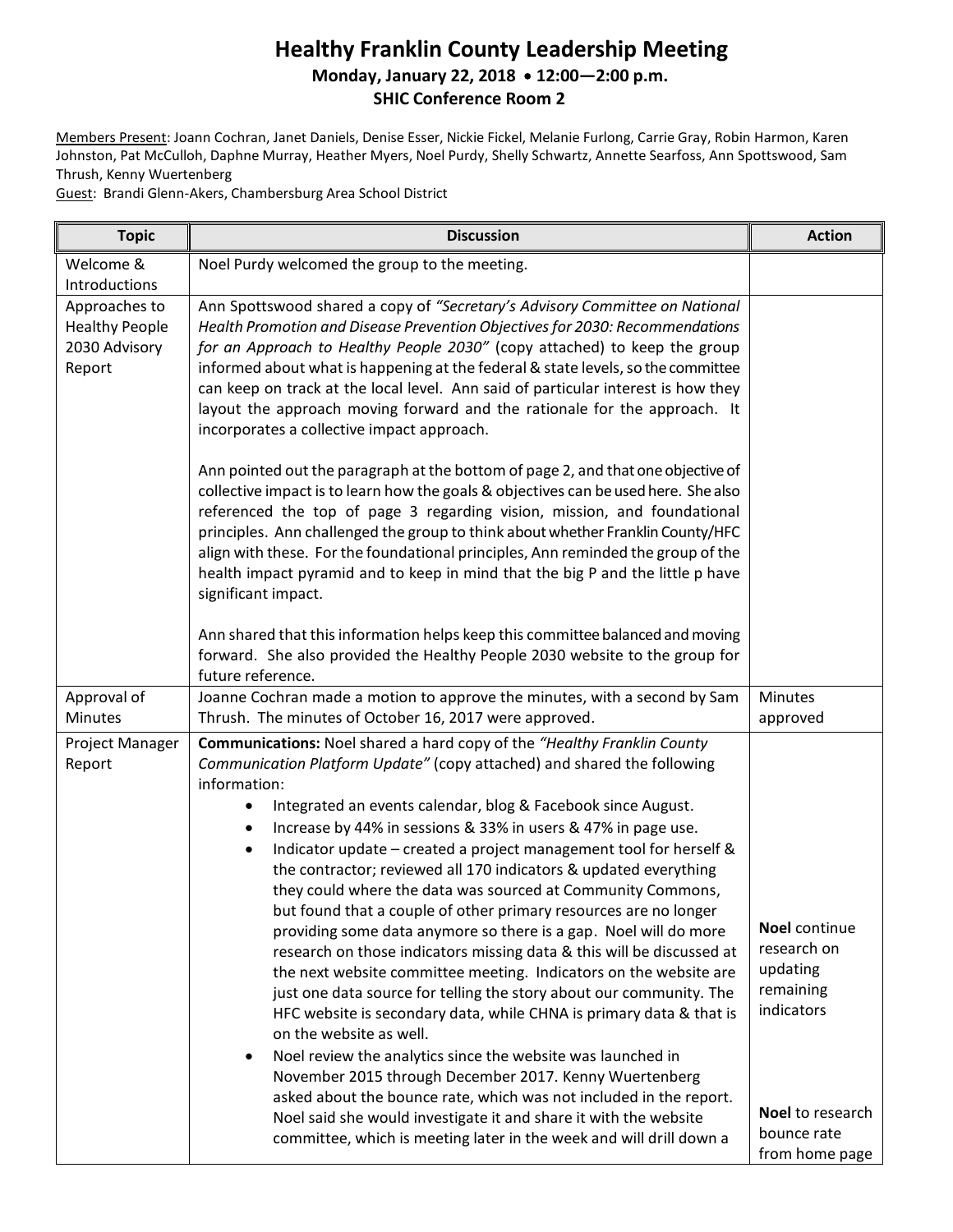#### **Monday, January 22, 2018 12:00—2:00 p.m.**

| <b>Topic</b> | <b>Discussion</b>                                                                                                                                                                                                                                                                                                                                                                                                                                                                                                                                                                                                                                             | <b>Action</b>   |
|--------------|---------------------------------------------------------------------------------------------------------------------------------------------------------------------------------------------------------------------------------------------------------------------------------------------------------------------------------------------------------------------------------------------------------------------------------------------------------------------------------------------------------------------------------------------------------------------------------------------------------------------------------------------------------------|-----------------|
|              | bit more in the analytics. Noel will do further research on the<br>bounce rate from home page to other pages.<br>Noel pointed out the many HFC partners who have events listed on<br>$\bullet$<br>the website. Noel reminded the group that It's free to list on the<br>events calendar & encouraged them to use this as another way to<br>share information about their events.                                                                                                                                                                                                                                                                              | to other pages. |
|              | Blog posts - 15-20 posts since September; some are collaboratives.<br>٠<br>Noel pointed out that three of the top four posts included photos of<br>٠<br>the people involved with that particular program & that's what gets<br>people engaged with social media.<br>Other projects:<br>$\bullet$                                                                                                                                                                                                                                                                                                                                                              |                 |
|              | Received a \$4,000 grant from the County for a<br>$\circ$<br>walking/running booklet & website enhancements.<br>Developing a HFC communication piece for community<br>$\circ$<br>events.                                                                                                                                                                                                                                                                                                                                                                                                                                                                      |                 |
|              | Plans to roll out a newsletter this year (1x/month) which<br>$\circ$<br>will be sent via email using our existing database plus list<br>of people who've used Community Services<br>programs/events in the past.                                                                                                                                                                                                                                                                                                                                                                                                                                              |                 |
|              | Governance Committee: This committee will be meeting in February. At the<br>last meeting, an operations & procedure manual was approved & this group<br>will be looking at the member recruitment process. The plan is to have<br>everything finalized and set up by end of June 2018.                                                                                                                                                                                                                                                                                                                                                                        |                 |
|              | Ad Hoc Diversity, Inclusion and Discrimination Update: Noel reported that<br>the group has met twice since the last HFC Leadership meeting. It is a very<br>heavy topic, and they are in an environmental scan phase right now seeing<br>what others are doing. They are looking at things such as drop out data, things<br>Summit Health is doing & also looking at the models others are using. Joanne<br>shared that "heavy" is an understatement; it's huge & how do we deal with it.<br>It is likely that it will evolve into its own task force. Noel shared that she<br>contacted her counterpart in York & she said it's huge there as well. A couple |                 |
|              | of things they are doing in York is creating a health equity toolkit & having a<br>conference this spring or fall. Noel will continue to watch what York is doing.<br>Pat McCulloh shared that there was a recent Kaizen Event on inclusion &<br>Cleveland Clinic has a toolkit which is over 200 pages. She said trying to move<br>a little in Franklin County is a huge endeavor.                                                                                                                                                                                                                                                                           |                 |
|              | Noel shared that Joanne brought in Marvin Worthy for a program on<br>inclusion/diversity for the Access Task Force. Marvin will be doing two<br>sessions in February at Coyle Free Library for another grassroots organization.                                                                                                                                                                                                                                                                                                                                                                                                                               |                 |
|              | Joanne reported that at last week's Access Task Force meeting, she developed<br>some goals & objectives on health equity, but there was not a lot of discussion<br>at the meeting, but afterwards she had multiple calls/emails. She said it will<br>take more than one or two meetings/trainings for people to understand health<br>equity. Joanne suggested that when we write goals, we need to use a very                                                                                                                                                                                                                                                 |                 |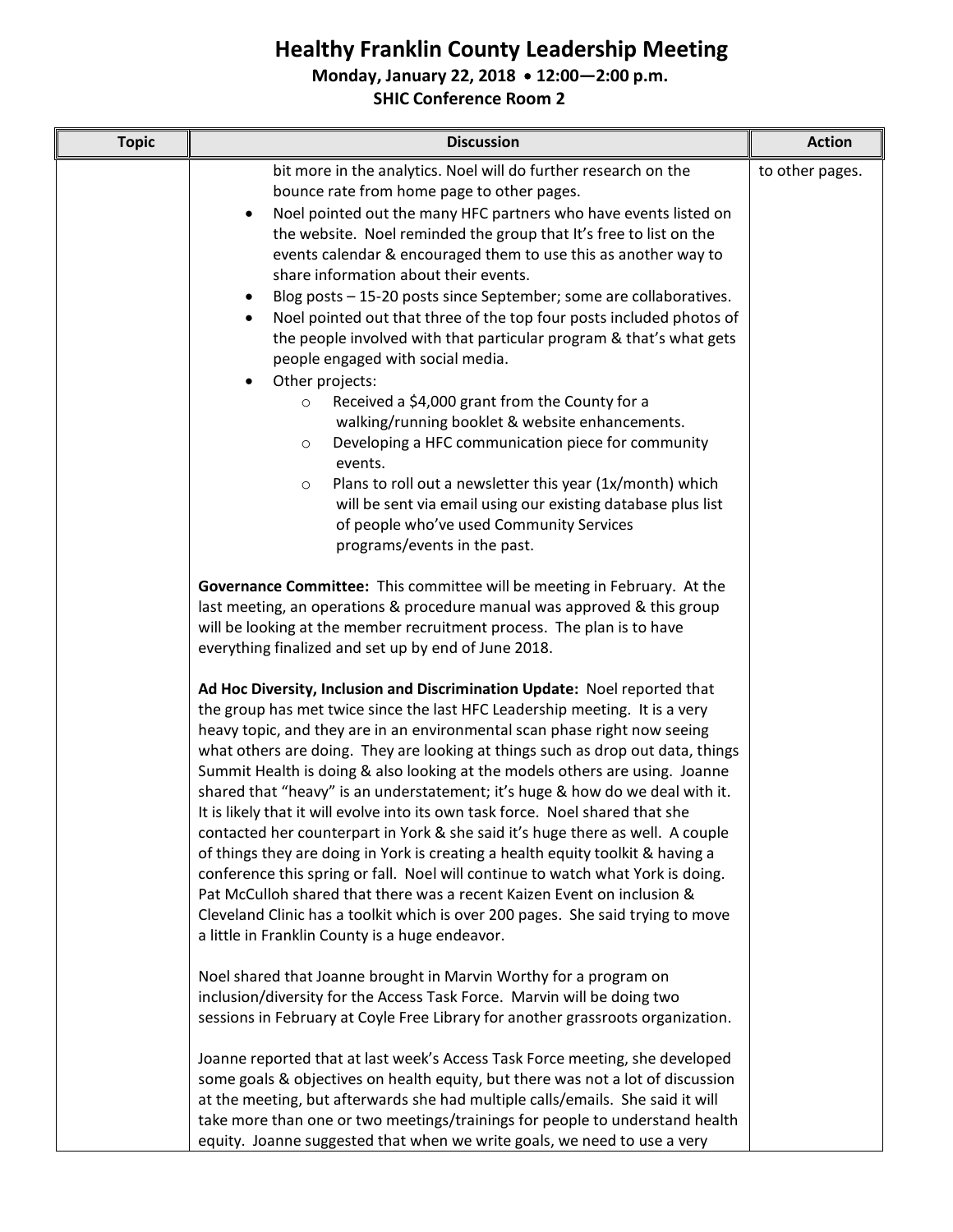**Monday, January 22, 2018 12:00—2:00 p.m.**

| <b>Topic</b>                 | <b>Discussion</b>                                                                                                                                                                                                                                                                                                                                                                                                                                                                                                                                                                                                                                                                                                                                                                                                                                                                                                                                                                                                       | <b>Action</b> |
|------------------------------|-------------------------------------------------------------------------------------------------------------------------------------------------------------------------------------------------------------------------------------------------------------------------------------------------------------------------------------------------------------------------------------------------------------------------------------------------------------------------------------------------------------------------------------------------------------------------------------------------------------------------------------------------------------------------------------------------------------------------------------------------------------------------------------------------------------------------------------------------------------------------------------------------------------------------------------------------------------------------------------------------------------------------|---------------|
|                              | simplified approach. The group agreed that this does have to be addressed in<br>our community & we can't turn away from it because it's uncomfortable. We<br>have to make people feel safe that they can express their concerns &<br>questions. Noel shared that Marvin would say it's a courageous conversation<br>- moving from being a bystander to having an uncomfortable conversation. It<br>was also suggested that the faith-based community must be brought into the<br>conversation. All of us must work at trying to educate our community starting<br>with mutual respect.                                                                                                                                                                                                                                                                                                                                                                                                                                  |               |
|                              | Noel shared that Marvin will be doing a presentation on inclusion at the<br>Employer Roundtable (HR departments from local employers) in February or<br>March.                                                                                                                                                                                                                                                                                                                                                                                                                                                                                                                                                                                                                                                                                                                                                                                                                                                          |               |
|                              | Noel reported that a racial reconciliation group is being re-booted by Central<br>Presbyterian along with help from Marvin.                                                                                                                                                                                                                                                                                                                                                                                                                                                                                                                                                                                                                                                                                                                                                                                                                                                                                             |               |
|                              | Noel reported that the Franklin Equality Center is looking at LGBT issues, and<br>that at Borough Council meeting tonight there is will be an agenda item<br>seeking approval of a resolution urging the Pennsylvania General Assembly to<br>enact legislation to protect citizens from acts of discrimination. Also, an LGBT<br>acceptance survey is being worked on & will be pushed out into the<br>community within the next several weeks.                                                                                                                                                                                                                                                                                                                                                                                                                                                                                                                                                                         |               |
| <b>Task Force</b><br>Reports | Nutrition: Karen Johnston reported that the full task force meets every other<br>month with the Food Insecurity & Community Gardens sub work groups meet<br>the other months. The Food Insecurity work group continues working on a<br>map of emergency food banks & resources in the community. They have also<br>started trying to formalize a program to distribute gleaning foods to the<br>Housing Authority. They are working through how they are going to do that &<br>what it will look like. They are also looking at toolkits to partner with other<br>organizations regarding nutrition block parties to engage the community in<br>different kinds of foods and fresh foods. The toolkit would walk organizations<br>through how to organize & conduct a block party & engage people in fresh<br>food delivery & preparation. Pat McCulloh requested that a community health<br>worker be included in the block parties.<br>Nickie Fickel is working with CASD Health & Wellness Council on their wellness |               |
|                              | policies, and Karen has been involved with Tuscarora School District with this<br>as well. With wellness policies, Nickie will be sharing a PowerPoint on the<br>CHNA & helping with a survey.                                                                                                                                                                                                                                                                                                                                                                                                                                                                                                                                                                                                                                                                                                                                                                                                                          |               |
|                              | Noel reported that Community Gardens sub group is working with Network<br>Ministries to open up some plots to the community & they are working on<br>helping to prep the land. They are also partnering with the Master Gardeners<br>on a program on the basics of gardening & also developing relationships so<br>master gardeners can be mentors. An intern is working on a community<br>garden interest needs survey in Waynesboro at the Housing Authority; this is<br>just starting.                                                                                                                                                                                                                                                                                                                                                                                                                                                                                                                               |               |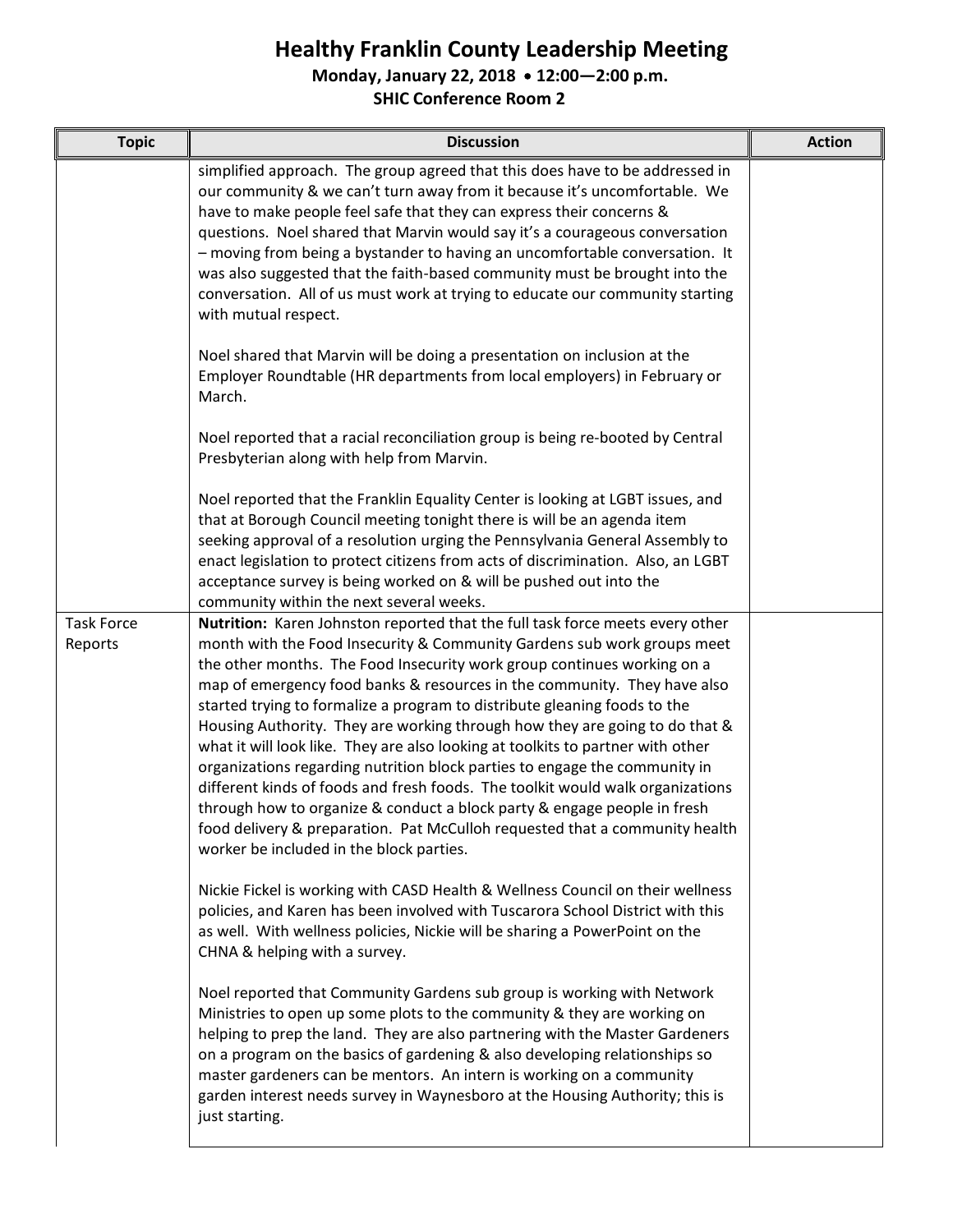**Monday, January 22, 2018 12:00—2:00 p.m.**

| <b>Topic</b> | <b>Discussion</b>                                                                                                                                                                                                                                                                                                                                                                                                                                                                                                                                                                                                                                                               | <b>Action</b> |
|--------------|---------------------------------------------------------------------------------------------------------------------------------------------------------------------------------------------------------------------------------------------------------------------------------------------------------------------------------------------------------------------------------------------------------------------------------------------------------------------------------------------------------------------------------------------------------------------------------------------------------------------------------------------------------------------------------|---------------|
|              | Lastly, Karen reported that two key people working with Food Insecurities &<br>Community Gardens sub groups are scaling back their involvement due to<br>personal issues.                                                                                                                                                                                                                                                                                                                                                                                                                                                                                                       |               |
|              | Mental Health: Kenny Wuertenberg reported that the task force is meeting<br>quarterly & work groups meet monthly. The Depression work group is<br>planning for a wellness conference in May. Kenny shared that one of the co-                                                                                                                                                                                                                                                                                                                                                                                                                                                   |               |
|              | chairs of this group has resigned from her job, but whoever is hired to replace<br>her will remain involved in the work group. Adolescent workgroup has met<br>twice & set a goal to hold school-based health fair. The Suicide Prevention                                                                                                                                                                                                                                                                                                                                                                                                                                      |               |
|              | Coalition is looking to partner with other community organizations to increase<br>awareness activities for Suicide Prevention Month in September 2018. MHAFF<br>continues to deliver suicide prevention trainings.                                                                                                                                                                                                                                                                                                                                                                                                                                                              |               |
|              | Access to Care: Joanne shared that this task force is keeping health equity as<br>the goal. She shared about the health information exchanges that have been<br>developing throughout our state. At some point, all health data would be<br>going into one of four of these exchanges & then would get uploaded to the<br>state & eventually to the federal level. The only way your info doesn't get into<br>the database is if you opt out, but it would still go to state & federal. Joanne<br>shared that the Keystone Health Information Exchange has over 5 million<br>members & only 8,000 people have gone in & used it, so there is still a lot of<br>work to be done. |               |
|              | Physical Activity: Heather Myers reported that that the Community<br>Engagement work group merged with the group planning the community<br>walking parties. For the new year, they are partnering with Summit Health for<br>a walking challenge (see attached flyer). The challenge is co-branded with<br>Healthy Franklin County & Get Fit Franklin County. The Get Fit Franklin County<br>branding is being done to align with the surgeon general model which<br>encourages communities to adopt a community wide theme/symbol, so this is<br>the starting point for that. A survey of everyone who registers is being done to<br>collect baseline data.                     |               |
|              | As reported earlier in the meeting, a Tourism & Quality of Life grant was<br>received to create a booklet of walking/running trails in the County and will<br>include walking guidelines & a passport theme to encourage people to go out<br>walking/running.                                                                                                                                                                                                                                                                                                                                                                                                                   |               |
|              | Sam Thrush gave an update on the Built Environment. At end of 2017, they<br>looked at the goals in the CHIP & tried to figure out what else needs added. An<br>intern in his office assisted created an inventory and map of physical activity<br>facilities. They are hoping to have an intern this spring to add more<br>information. Goal is to have this inventory data on some type of website.                                                                                                                                                                                                                                                                            |               |
|              | The planning department inventoried and reviewed municipal policies<br>throughout the County and will make recommendations about how they can<br>integrate healthy community design concepts into their respective policies.                                                                                                                                                                                                                                                                                                                                                                                                                                                    |               |
|              | The group also started to assess the feasibility of a bicycle library (concept of<br>borrowing a bicycle from a central point). The concept has been discussed by                                                                                                                                                                                                                                                                                                                                                                                                                                                                                                               |               |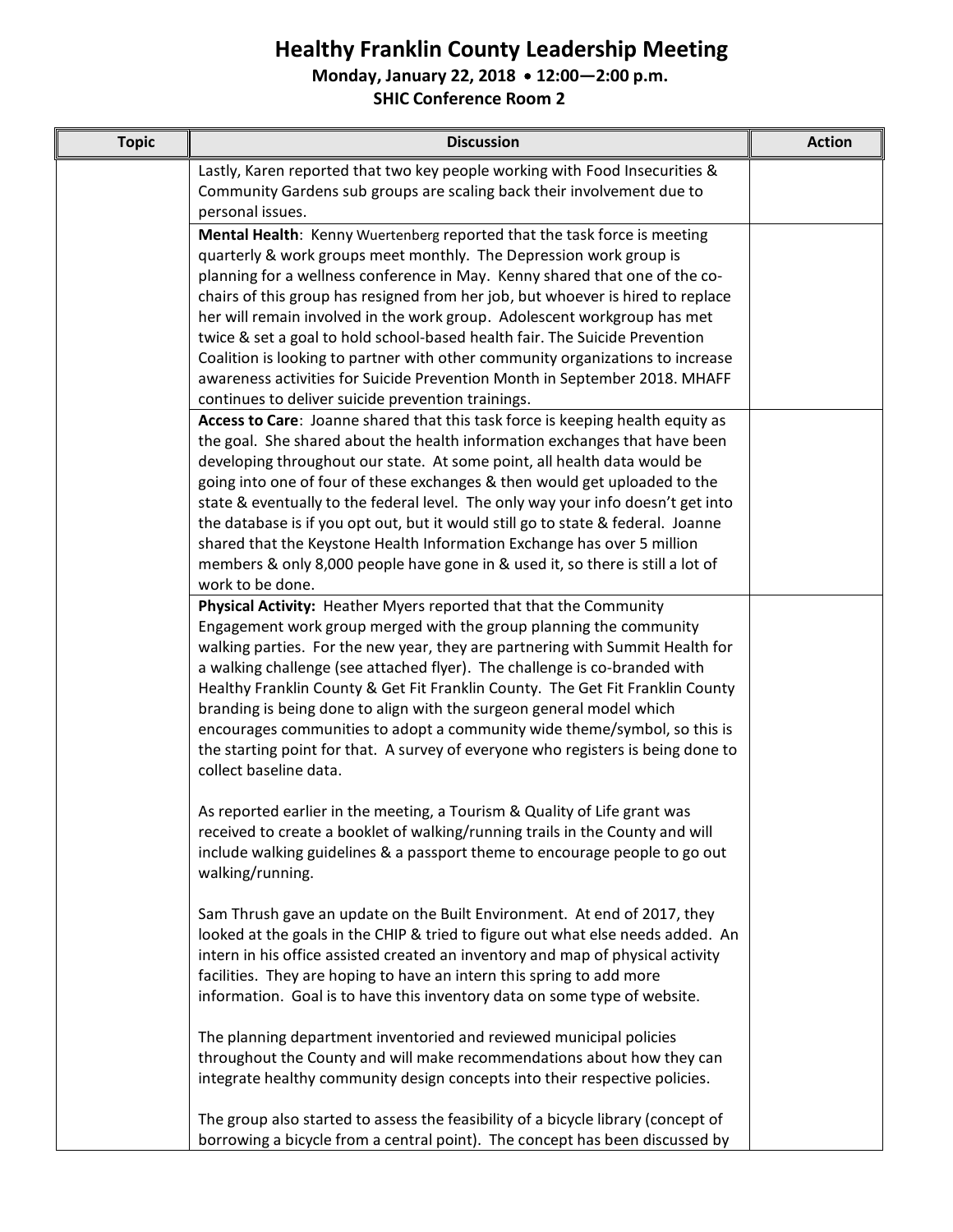**Monday, January 22, 2018 12:00—2:00 p.m.**

| <b>Topic</b>                                           | <b>Discussion</b>                                                                                                                                                                                                                                                                                                                                                                                                                                                                                                                                                                                                                                                                                                                                                                                                                                                                                                                                        | <b>Action</b> |
|--------------------------------------------------------|----------------------------------------------------------------------------------------------------------------------------------------------------------------------------------------------------------------------------------------------------------------------------------------------------------------------------------------------------------------------------------------------------------------------------------------------------------------------------------------------------------------------------------------------------------------------------------------------------------------------------------------------------------------------------------------------------------------------------------------------------------------------------------------------------------------------------------------------------------------------------------------------------------------------------------------------------------|---------------|
|                                                        | the Borough. At a recent meeting, two people briefed the group. One speaker<br>was from Shippensburg University where they are already working on such a<br>program on campus. The second person talked about a program out of<br>Harrisburg where bicycles are recycled & refurbished & given out to kids.                                                                                                                                                                                                                                                                                                                                                                                                                                                                                                                                                                                                                                              |               |
|                                                        | The group has met with representatives of Wilson College & the Franklin<br>County Library System to educate them more about the bicycle library<br>program. Brandi Glenn-Akers shared that bike theft is a big issue in CASD, so<br>there may be an opportunity to work with them on this project.                                                                                                                                                                                                                                                                                                                                                                                                                                                                                                                                                                                                                                                       |               |
|                                                        | Sam shared that they must figure out the legalities of setting up a public<br>program. They've been looping in Franklin County Cyclists as well.                                                                                                                                                                                                                                                                                                                                                                                                                                                                                                                                                                                                                                                                                                                                                                                                         |               |
|                                                        | One of the other things they are looking at is the 2002 & 2007 County<br>recreation/open space plan being updated. There may be the possibility of a<br>grant to update the plan & add outcomes. The 2002 & 2007 plans were done<br>before the County comprehensive plan.                                                                                                                                                                                                                                                                                                                                                                                                                                                                                                                                                                                                                                                                                |               |
| Announcements<br>& Updates from<br><b>HFC Partners</b> | Franklin County Head Start: Annette reported that they are working on a 5-<br>year strategic plan, and she thanked this group for the HFC website & CHNA<br>data. She said that the next time this group meets she will hopefully have<br>more to share about where they are headed.                                                                                                                                                                                                                                                                                                                                                                                                                                                                                                                                                                                                                                                                     |               |
|                                                        | <b>Summit Health</b> - Heather shared that GetFitNow & community yoga classes<br>are scheduled in both Chambersburg & Waynesboro in the next few months.<br>Nickie shared that Grocery Store Tours will be held in February & March.<br>March is national nutrition month & a campaign will center around that. She<br>also shared that the 3 <sup>rd</sup> grade initiative is changing this year to a super hero<br>theme & Julia Cook will be here May 1, 2 & 3 with the kids & then on May 3<br>there will be luncheon & Julia will be the keynote speaker.                                                                                                                                                                                                                                                                                                                                                                                          |               |
|                                                        | Healthy Communities Partnership - Karen reported that they are starting a<br>campaign with CASD called "Be Kind February" & they just hit the 1,500 t-shirt<br>mark. They are getting great support from organizations within the<br>community. They are encouraging schools & community organizations to wear<br>the t-shirts on Fridays. Some community organizations can't do the shirts, so<br>they just got a grant for pins for those that can't do the shirts. The film<br>"Kindness is Contagious" will be shown at the Community Film Night on Feb<br>22, plus the kids will share a video they created on what kindness is. They<br>received word that the program is taking hold in surrounding communities<br>beyond Chambersburg. If you want a shirt, you can still order (on the HCP<br>website), but you won't receive it until the 2 <sup>nd</sup> week of February. You can also<br>purchase a shirt for a child who can't afford one. |               |
|                                                        | Franklin County - Sam reported that In April they are having a non-motorized<br>stakeholder meeting.                                                                                                                                                                                                                                                                                                                                                                                                                                                                                                                                                                                                                                                                                                                                                                                                                                                     |               |
|                                                        | Healthy Franklin County - Noel shared that they are working on pulling<br>together a public health training 101 class this summer for HFC volunteers to                                                                                                                                                                                                                                                                                                                                                                                                                                                                                                                                                                                                                                                                                                                                                                                                  |               |